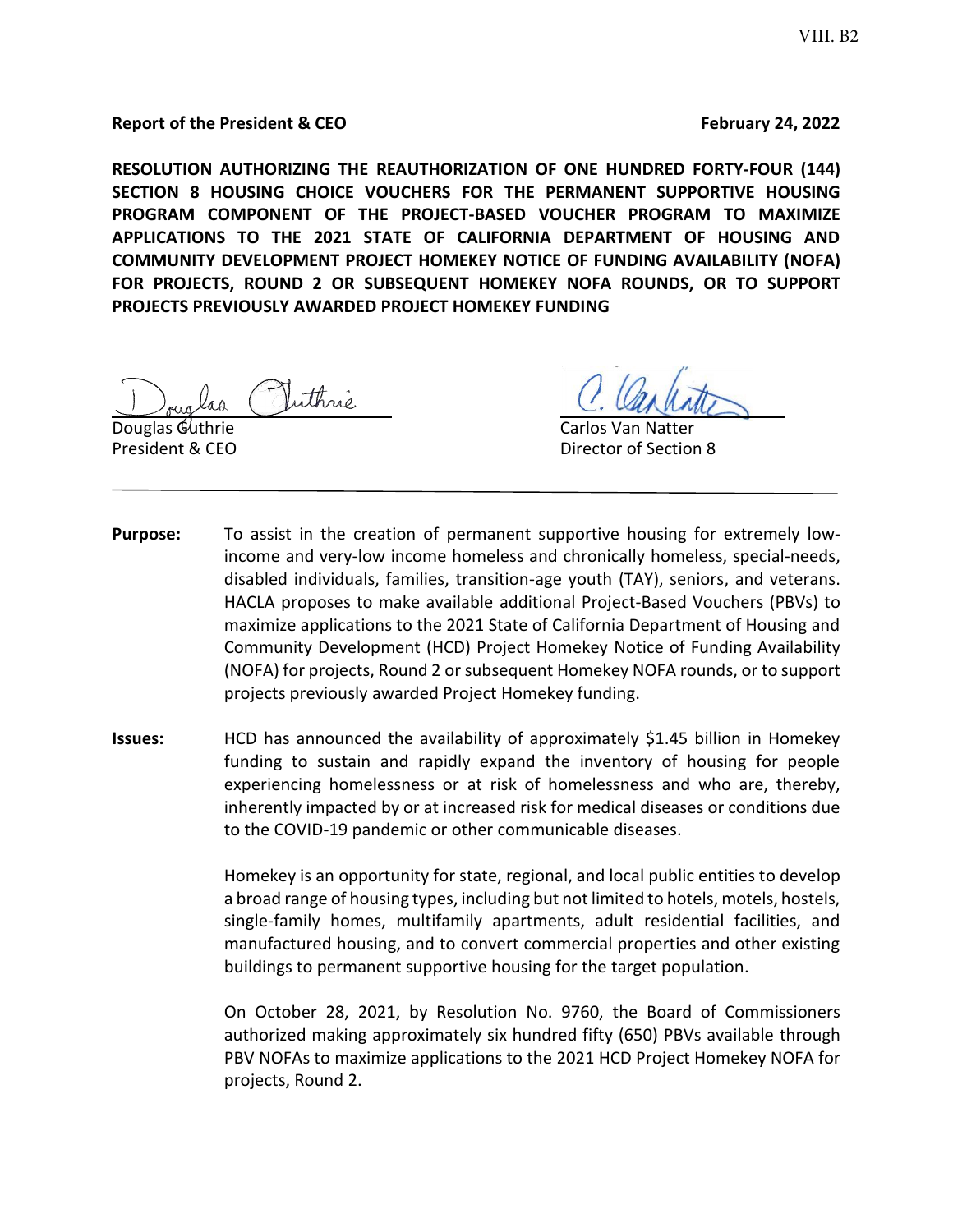HACLA proposes making approximately one hundred forty-four (144) additional PBVs available through PBV NOFAs to maximize applications to the 2021 HCD Project Homekey NOFA for projects, Round 2 or subsequent Homekey NOFA rounds, or to support projects previously awarded Project Homekey funding in 2020 HCD Project Homekey Round 1. Eligible applicants may include local public entities with jurisdiction in the City of Los Angeles, cities, counties, or local public entities which have entered into an interagency agreement with HACLA to administer an eligible project located in the City of Los Angeles, or organizations partnering with an eligible local public entity on an application for Project Homekey funding. Eligible projects must be awarded and utilize Project Homekey funds for acquisition of multifamily properties and net new units of affordable housing serving homeless and at risk of homeless households at or below 30% AMI for 55-years. The projects must be able to provide permanent supportive housing units within 12 months of the acquisition of the property.

A Public Housing Authority may provide project-based assistance for up to 20 percent of its Consolidated Annual Contributions Contract (ACC) authorized units and may project base an additional 10% of its authorized units for projects serving the homeless. Currently HACLA has project-based 26.2% of its allocated units.

#### **Current Request**

In order to further assist the local collaborative effort to increase the number of Permanent Supportive Housing projects in the City, HACLA requests the reauthorization of one hundred forty-four (144) unutilized PBVs for the Permanent Support Housing Program component of the PBV program, and intends to make these PBVs available to eligible applicants in PBV NOFAs to be published in 2022 to maximize applications to the 2021 California Department of HCD Project Homekey NOFA for projects, Round 2 or subsequent Homekey NOFA rounds, or to support projects previously awarded Project Homekey funding in Round 1.

To accommodate this action, HACLA will reauthorize one hundred forty-four (144) unutilized PBVs rescinded from a commitment made under PBV Notice of Funding Availability (NOFA) HA-2016-91. On May 26, 2016, under Resolution No. 9283, the Board approved the dedication of five hundred (500) PBVs to two permanent supportive housing developers pursuant to HACLA PBV NOFA HA-2016-91. The commitment of one hundred forty-four (144) PBVs were rescinded from one of the developer awardees for non-performance.

#### **Vision Plan: PLACE Strategy #4: Steward efforts to reduce and alleviate homelessness**

With Board of Commissioners approval, this proposal will result in reprograming one hundred forty-four (144) PBVs for permanent supportive housing units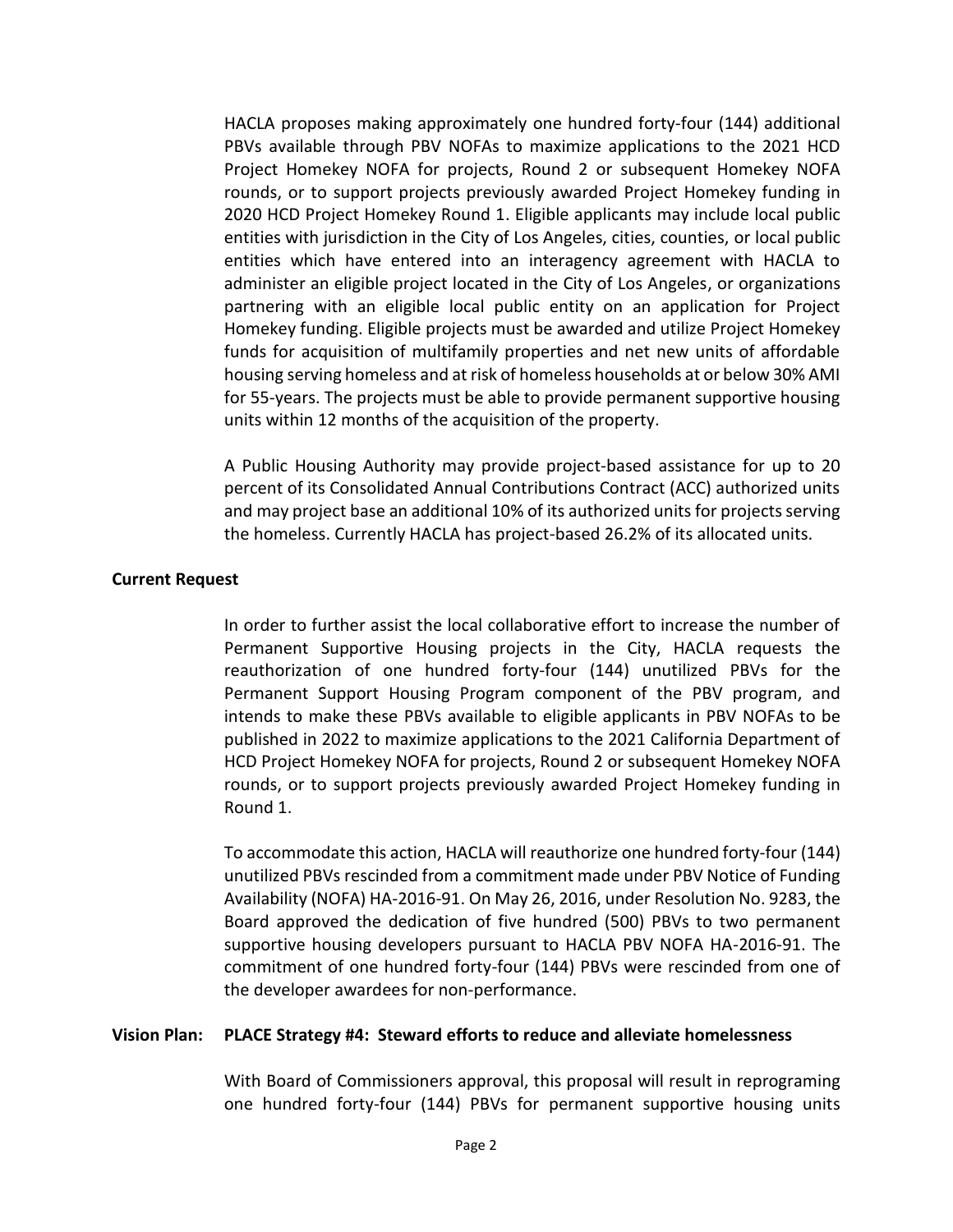serving the homeless and chronically homeless to projects developed under HCD Project Homekey, thereby facilitating collaboration to more effectively reduce the homelessness crisis.

# **PEOPLE Strategy #9: Increase access to mental health services including peerto-peer support**

HACLA requires owners of PBV projects to provide supportive services to all PBV participants as a condition of the award of PBVs to the project, which includes access to mental health services.

### **PEOPLE Strategy #12: Improve access to physical health services**

HACLA requires owners of PBV projects to provide supportive services to all PBV participants as a condition of the award of PBVs to the project, which includes access to physical health services.

**Funding:** The Chief Administrative Officer confirms the following:

*Source of Funds:* Vouchers will be project-based from the existing allocation of 51,163 Section 8 Housing Choice Vouchers and paid for using Section 8 Housing Assistance Payments (HAP) funding.

*Budget and Program Impact:* The PBVs will provide monthly Section 8 HAP payments for 144 households for 20 years. HAP payments will not be made until acquisition and any necessary rehabilitation has been completed and the units are leased. The necessary funds will be available and included in the corresponding HACLA budget year.

- **Environmental Review:** PBV projects are subject to environmental reviews conducted by the Responsible Entity for the City of Los Angeles, the Los Angeles Housing Department. Each project will be in compliance with NEPA and CEQA prior to the execution of the AHAP contract.
- **Section 3:** The current request to reauthorize housing choice vouchers to permanent supportive housing projects does not trigger HUD Section 3 requirements. Local hiring requirements will be imposed by other awarding bodies and consistent with Project Labor Agreements, as applicable.

**Attachment**: Resolution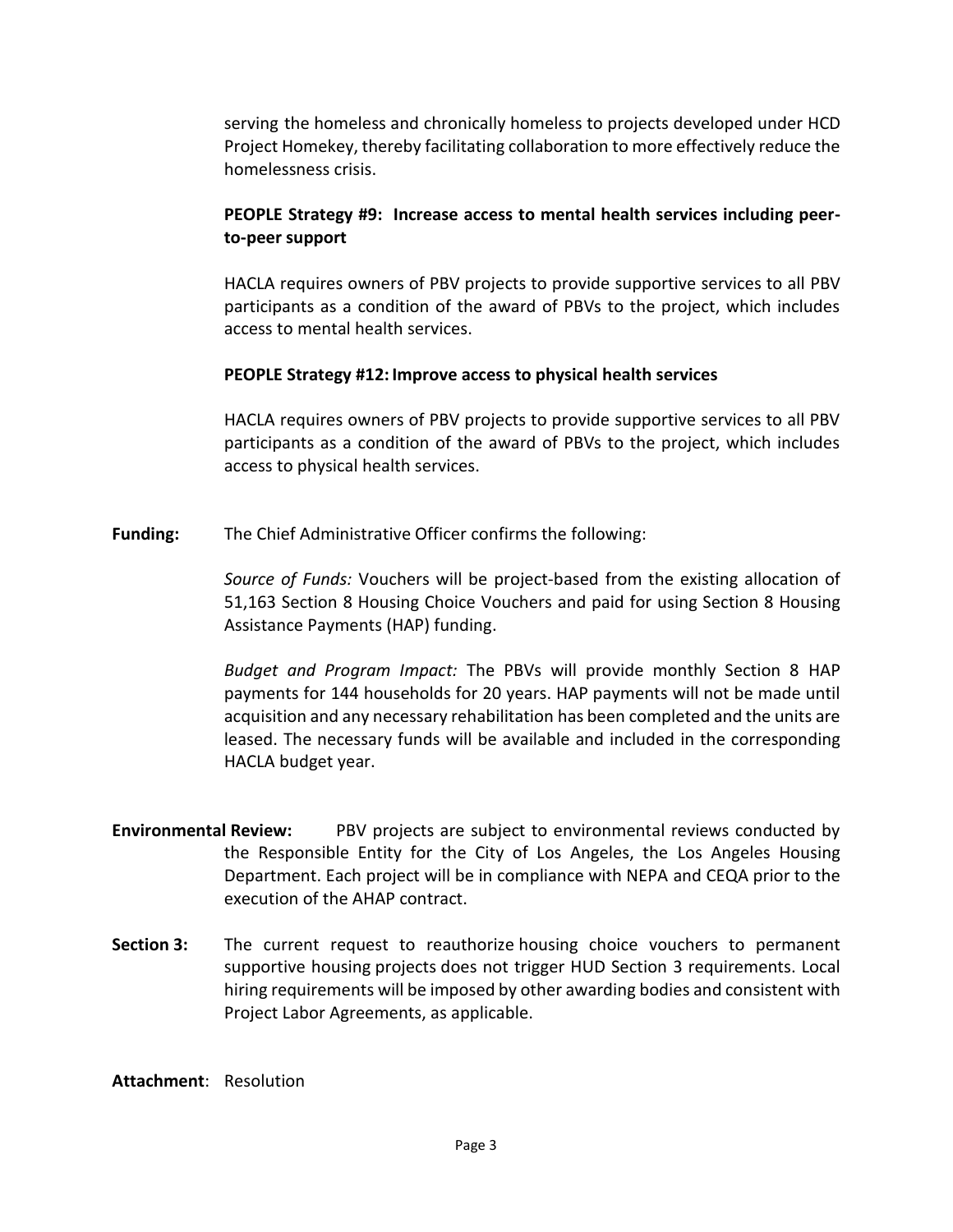# **RESOLUTION NO.\_\_\_\_\_\_\_\_\_\_\_\_**

**RESOLUTION AUTHORIZING THE REAUTHORIZATION OF ONE HUNDRED FORTY-FOUR (144) SECTION 8 HOUSING CHOICE VOUCHERS FOR THE PERMANENT SUPPORTIVE HOUSING PROGRAM COMPONENT OF THE PROJECT-BASED VOUCHER PROGRAM TO MAXIMIZE APPLICATIONS TO THE 2021 STATE OF CALIFORNIA DEPARTMENT OF HOUSING AND COMMUNITY DEVELOPMENT PROJECT HOMEKEY NOTICE OF FUNDING AVAILABILITY (NOFA) FOR PROJECTS, ROUND 2 OR SUBSEQUENT HOMEKEY NOFA ROUNDS, OR TO SUPPORT PROJECTS PREVIOUSLY AWARDED PROJECT HOMEKEY FUNDING**

**WHEREAS**, HACLA's Permanent Supportive Housing Program (PSHP) component of the Project-Based Voucher (PBV) Program provides operating subsidies to extremely low-income and very low-income homeless and chronically-homeless, special-needs, disabled individuals, families, transition-age youth, seniors, and veterans combined with on-site supportive services;

**WHEREAS**, the State of California Department of Housing and Community Development (HCD) has announced the availability of approximately \$1.45 billion in Project Homekey funding to sustain and rapidly expand the inventory of housing for people experiencing homelessness or at risk of homelessness and who are, thereby, inherently impacted by or at increased risk for medical diseases or conditions due to the COVID-19 pandemic or other communicable diseases;

**WHEREAS**, HACLA desires to further assist the local collaborative effort to increase the number of permanent supportive housing units in the City;

**WHEREAS**, HACLA proposes making approximately one hundred forty-four (144) additional PBVs available in PBV Notices of Funding Availability (NOFAs) to maximize applications to the 2021 HCD Project Homekey NOFA for projects, Round 2 or subsequent Homekey NOFA rounds, or to support projects previously awarded Project Homekey funding in the 2020 HCD Project Homekey Round;

**WHEREAS**, to accommodate this action, HACLA rescinded a commitment of one hundred forty-four (144) PBVs to a developer pursuant to HACLA PBV NOFA HA-2016-91 due to nonperformance;

**WHEREAS**, eligible applicants may include local public entities with jurisdiction in the City of Los Angeles, cities, counties, or local public entities which have entered into an interagency agreement with HACLA to administer an eligible project located in the City of Los Angeles, or organizations partnering with an eligible local public entity on an application for Project Homekey funding;

**WHEREAS**, eligible projects must be awarded and utilize Project Homekey funds for acquisition of multifamily properties and net new units of affordable housing serving homeless and at risk of homeless households at or below 30% AMI for 55-years. The projects must be able